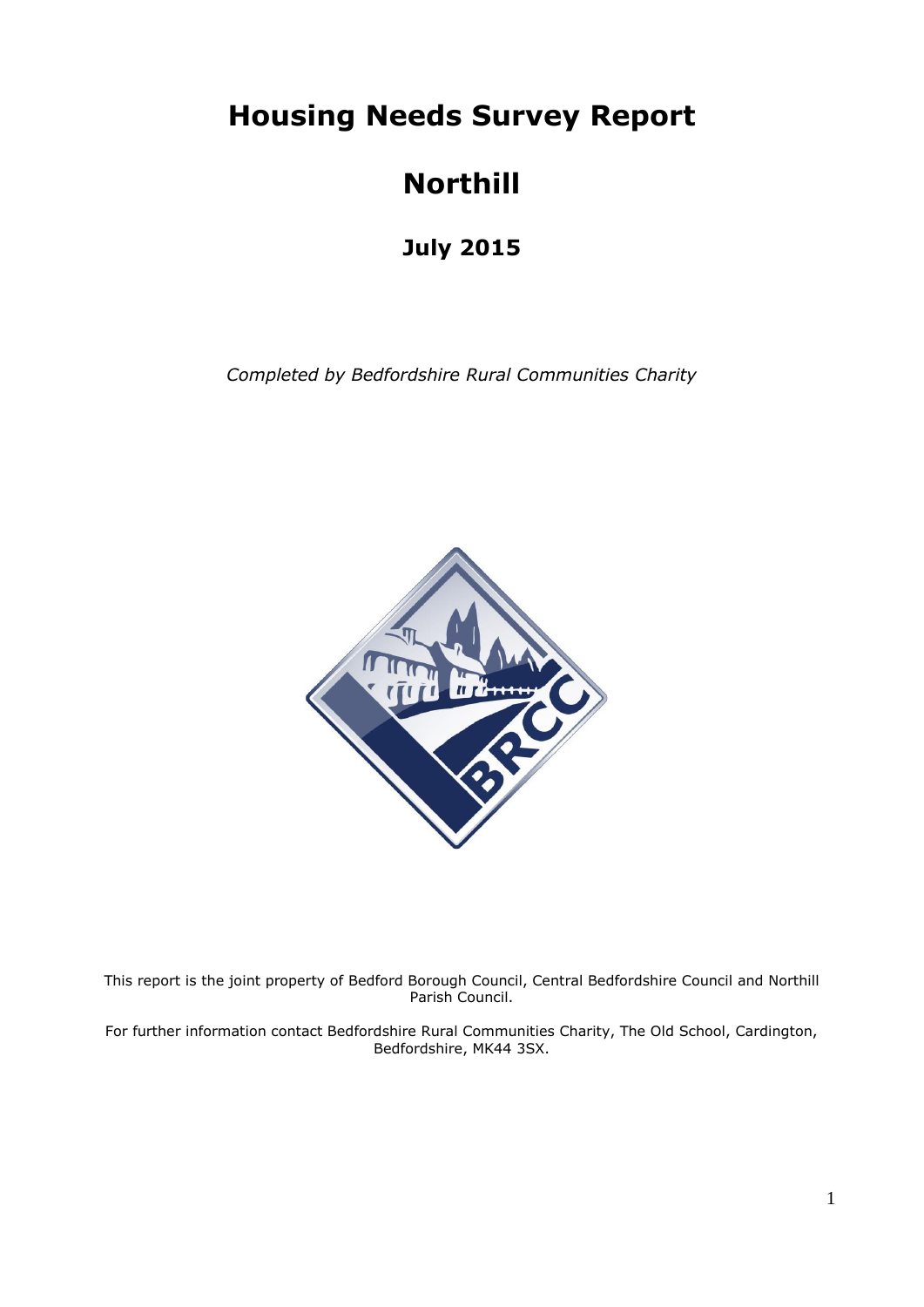# **1. Introduction**

## **1.1 About this survey**

The parish of Northill is preparing a Neighbourhood Plan laying out its own local planning policies, which will come into force provided that the Plan passes an independent examination and is approved at a local referendum.

The Northill Neighbourhood Plan steering group requested for a Housing Needs Survey (HNS) to be carried out by BRCC to identify the housing needs of local people over the next 20 years, as part of the preparation of the Neighbourhood Plan. The survey aimed to assess the need of local people for either affordable housing or market housing in Northill.

## **1.2 Affordable housing**

Affordable housing can be affordable rented property (where rent is charged at up to 80% of market value), or it can be shared ownership in which people can own a share in the property and pay rent on the remainder. It is usually provided by Registered Providers such as housing associations.

Affordable housing in rural areas is often progressed through Rural Exception Site developments – this is where the planning authority accepts that there is a need for affordable housing in the parish, and is prepared to grant an "exception" to planning policy, providing that the development is for affordable housing that will be available to local people in perpetuity. A Neighbourhood Plan can contain a Rural Exception Site policy.

Households seeking affordable rented accommodation through any new exception site development would have to apply through the Bedfordshire Choice Based Lettings scheme, through which they would have to demonstrate both a housing need and a local connection to Northill.

## **1.3 Market housing**

The market housing policies for the Neighbourhood Plan (e.g. proposed numbers, size and type) would need to be based on a broad evidence base. This would include local housing need identified through this survey, although the wider housing market would also need to be taken into consideration, as there would be no restrictions placed on the sale of this housing.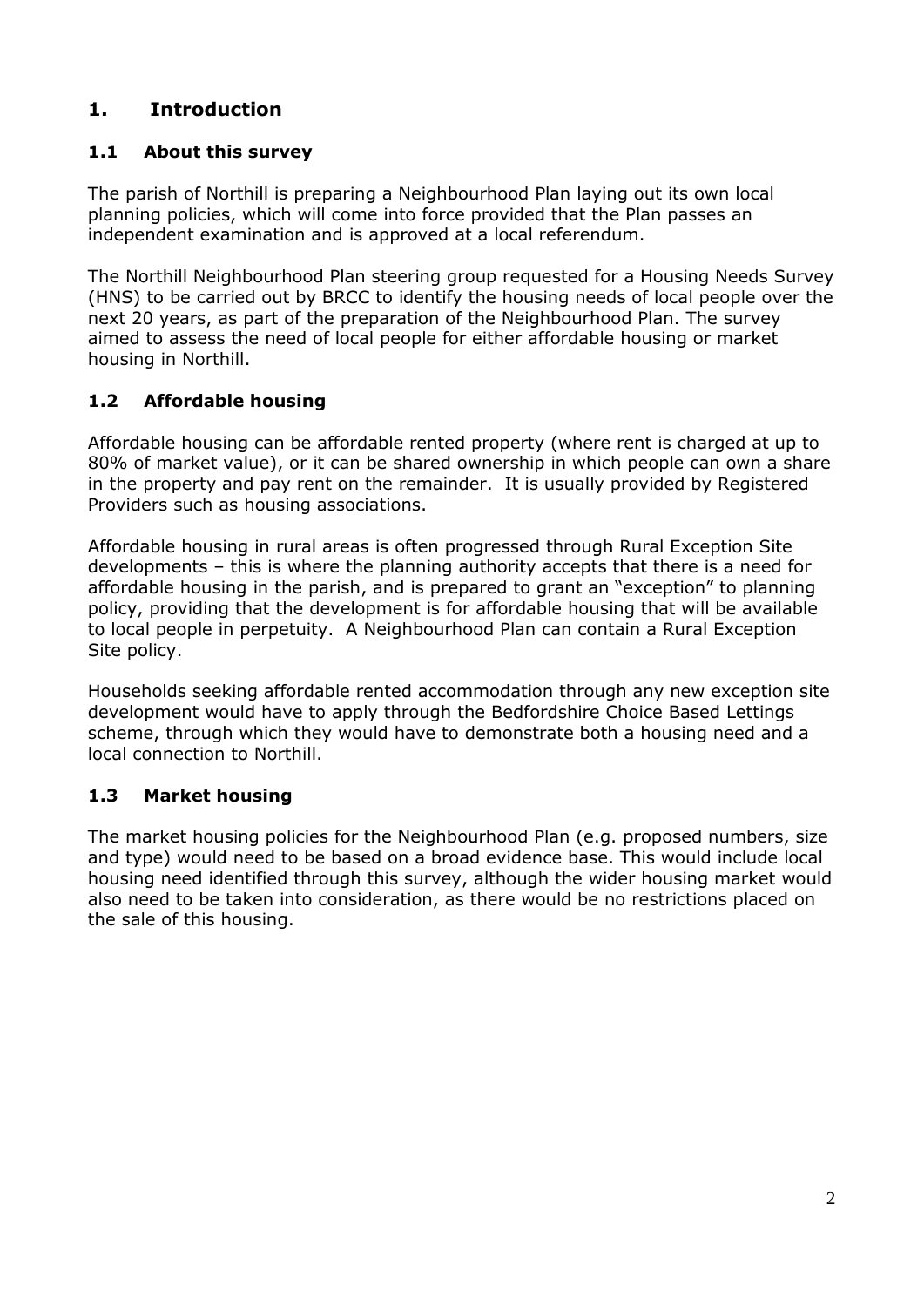# **2. About Northill**

## **2.1 Population and demographics**

In 2011 in the parish of Northill there were 923 households containing 2,270 residents<sup>1</sup>. Compared to 2001, this represents an increase of around 4% in terms of households (from 887) but a slight decrease of 1% in terms of residents (from 2,289).

The age profile in 2011 (compared to 2001, and then to Central Bedfordshire as a whole in 2011) is shown below.

| Age       | % Northill 2011 | % Northill<br>2001 | % C Beds 2011    |
|-----------|-----------------|--------------------|------------------|
| $0 - 15$  | 18.0            | 21.5               | 19.6             |
| $16 - 24$ | 8.1             | 8.2                | 10.0             |
| $25 - 44$ | 20.4            | 26.3               | 26.8             |
| $45 - 64$ | 32.8            | 29.8               | 27.9             |
| $65 - 74$ | 12.4            | 8.5                | 8.6              |
| $75 - 84$ | 6.3             | 4.1                | $5.\overline{2}$ |
| $85+$     | 2.1             | 1.7                | 1.8              |

There has been a clear ageing on average of the Northill population over 10 years between 2001 and 2011 (the proportion of those aged 45+ has risen from just under 45% to nearly 55%). The age profile is now significantly older than that of Central Bedfordshire as a whole.

## **2.2 Household Composition**

1

|                                      | % Northill | % Central Beds |
|--------------------------------------|------------|----------------|
| 1 person - pensioner                 | 13.0       | 11.2           |
| 1 person - other                     | 8.0        | 14.7           |
| Couple - no children                 | 23.7       | 20.5           |
| Couple + dependent children          | 22.0       | 23.1           |
| Couple + non-dependent children      | 7.2        | 7.3            |
| Lone parent + dependent children     | 4.6        | 6.5            |
| Lone parent + non-dependent children | 3.1        | 3.1            |
| All aged 65 and over                 | 13.7       | 8.7            |
| Other                                | 4.8        | 4.9            |

There are higher levels of pensioner households than Central Bedfordshire as a whole, reflecting the figures in 2.1.

<sup>1</sup> 2011 census data – other data also from this source unless otherwise specified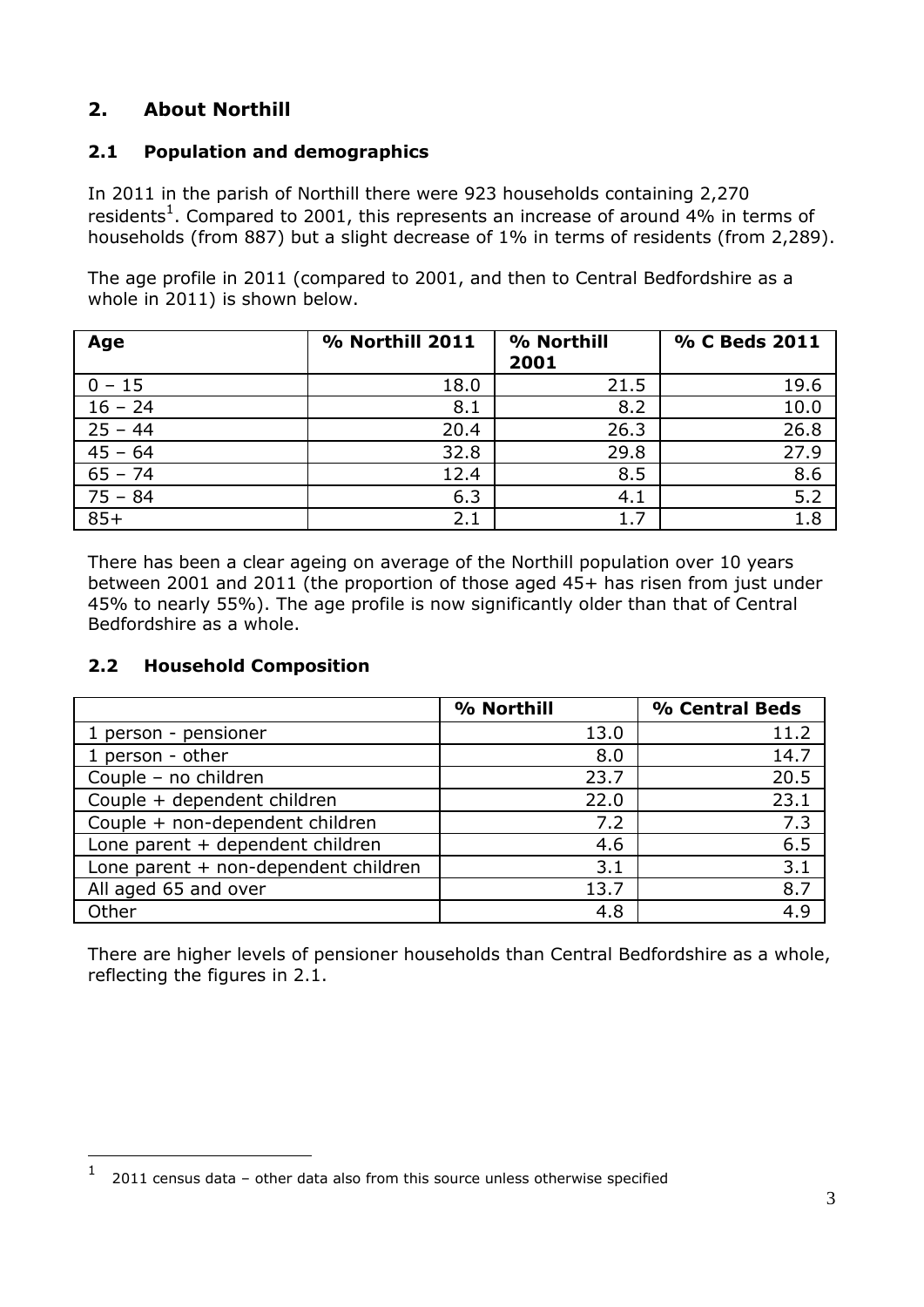## **2.3 Housing Tenure**

|                          | % Northill | % Central Beds |
|--------------------------|------------|----------------|
| Owned outright           | 43.8       | 31.6           |
| Owned with mortgage/loan | 36.7       | 40.9           |
| Shared ownership         | 0.0        | 0.8            |
| Social rented            | 11.7       | 13.4           |
| Private rented           | 6.5        | 12.1           |
| Living rent free         | 1.3        |                |

The majority of households are owner occupiers in Northill, with higher levels of properties owned outright, and lower levels of social and private renting, than the Central Bedfordshire averages.

## **2.4 Dwelling Types**

|                                   | % Northill | % Central Beds |
|-----------------------------------|------------|----------------|
| Detached house                    | 50.8       | 28.2           |
| Semi-detached house               | 35.5       | 33.8           |
| Terraced house                    | 11.3       | 25.3           |
| Flat                              | 2.0        | 11.7           |
| Caravan/other temp. accommodation | 0.3        |                |

There are considerably more detached houses, with correspondingly fewer terraced houses and flats, in Northill compared to Central Bedfordshire averages. This is likely to indicate a relative lack of affordable properties.

#### **2.5 Housing in poor condition**

|                                      | % Northill | % Central Beds |
|--------------------------------------|------------|----------------|
| Households in overcrowded conditions | 1.5        | 4.6            |
| Households without central heating   | 2.1        |                |
| Households in fuel poverty (2011)    | 10.3       |                |

The highest levels of non-decent homes (that do not pass the Housing Health & Safety rating system) are found in smaller rural communities, particularly those more isolated areas. This is often due to the age of properties, with older housing (more common in rural areas) most likely to be in this condition.

Overcrowded housing can highlight areas with pressing needs for more affordable housing, and overcrowding counts as a housing need for households applying to join the Housing Register. In 2011 there were 15 households in Northill classified as being overcrowded (figures are rounded), which works out as lower than the Central Bedfordshire average.

Where central heating is not present, fuel poverty is significantly more likely. 20 households had no central heating, working out at above the average. Fuel poverty levels are also just over the Central Bedfordshire average.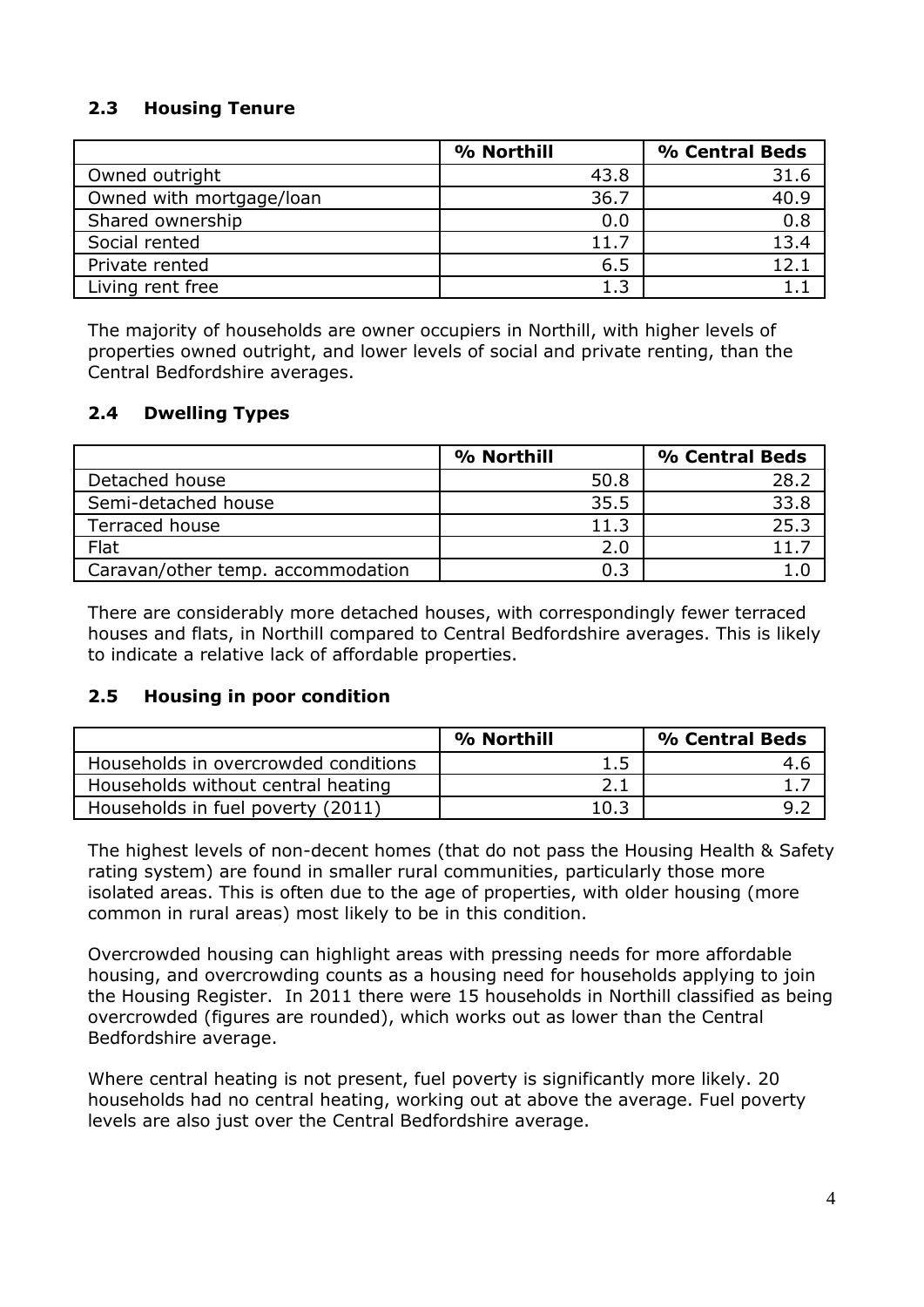## **2.6 People on low incomes**

3.3% of all people in Northill were classified as "experiencing income deprivation" in 2009, under the Central Bedfordshire average of 8.0%. In 2007/08, 12.2% of households were calculated as receiving below 60% of the median income, below the Central Bedfordshire average of 15.7%.

7.0% of working age people were claiming DWP benefits in August 2012, under the Central Bedfordshire average of 9.5%; and 11.9% of people over 65 were claiming pension credit, below the Central Bedfordshire average of 17.7%.

## **2.7 Households on Central Bedfordshire Council Housing Register**

There is currently 1 household resident in Northill on the Central Bedfordshire Council Housing Register. This household was assessed as being in Band 2 (lower priority) and needing 3 bedrooms.

In addition, there are 5 households on the Register who work or have close relations living in Northill: 2 with a 1 bed need, 2 with a 2 bed need, and 1 with a 3 bed need. 4 of these households are interested in living in Northill.

It should be noted that the difficulty of securing affordable housing, particularly in villages, can act as a significant deterrent to people in housing need from applying to the Register; so this figure does not therefore necessarily represent the true number of local households in housing need. Furthermore, allocations to rural exception sites are now dealt with separately from the Housing Register in any case, so households assessed as being ineligible for the Register could still be eligible for rural exception site housing.

## **2.8 Health and disability**

Limiting illnesses and disabilities can affect the type of housing that people need in order to remain independent.

10.0% of those aged 65 and over in Northill (around 45 people) were claiming Attendance Allowance (a non-means-tested benefit for severely disabled people aged 65 or over who need help with personal care) in August 2012, under the Central Bedfordshire average of 13.9%. 2.4% of the population were claiming Disability Living Allowance, under the Central Bedfordshire average of 3.4%.

14.4% have a limiting long-term illness, equal to the Central Bedfordshire average.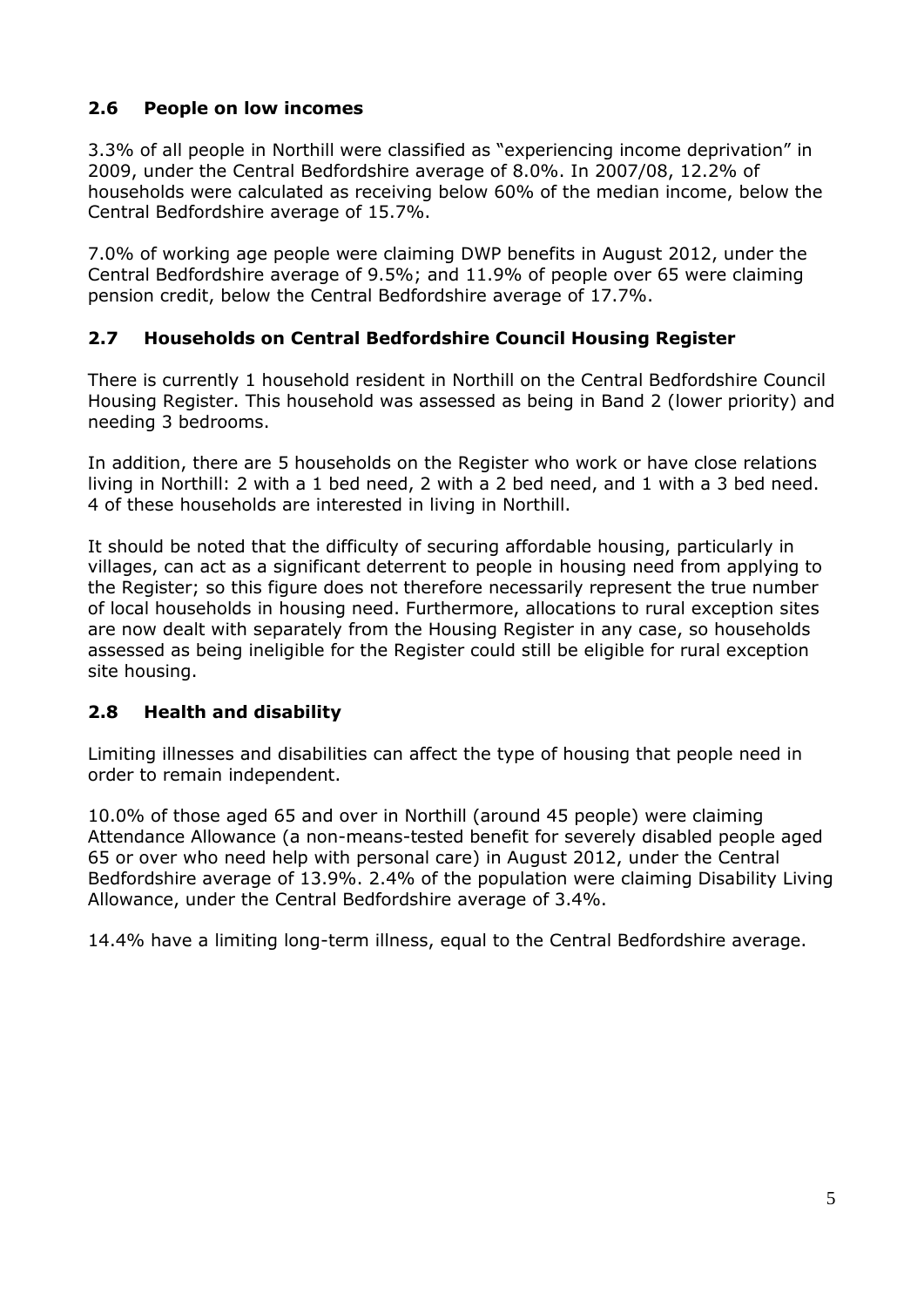# **3. Housing Availability and Affordability in Northill**

## **3.1 Housing affordability ratio**

The 'affordability ratio' (median house prices as a ratio of median household earnings) for Northill in 2008/09 (latest data available) was 14.2. In other words, houses on the market cost on average 14.2 times annual incomes<sup>2</sup>.

## **3.2 Dwellings in lower Council Tax Bands**

2.9% of dwellings in Northill are in Council Tax Band A, and 9.3% in Band B, compared to 8.6% and 20.4% for Central Bedfordshire as a whole. This indicates a relative shortage of affordable housing for purchase in Northill.

## **3.3 Current property availability for sale in Northill**

In May 2015, we found 11 residential properties for sale in Northill parish:

| <b>No. of bedrooms</b> | <b>Number</b> | <b>Asking price (range)</b> |
|------------------------|---------------|-----------------------------|
| 2 bedrooms             |               | £250,000 - £300,000         |
| 3 bedrooms             |               | £190,000 - £425,000         |
| 4 bedrooms             |               | £285,000 - £750,000         |
| 5 bedrooms             |               | £770,000                    |

This represents just over 1% of total private housing stock in the parish. None were being marketed as shared ownership or retirement properties.

## **3.4 Property sales over last 3 years**

Property sales over the last 3 years in Northill parish can be broken down as follows<sup>3</sup>:

|                      | 2012 | 2013 | 2014 |
|----------------------|------|------|------|
| £100,000 and under   | 0    |      |      |
| $£100,001 - 150,000$ |      |      |      |
| $£150,001 - 200,000$ |      |      |      |
| $£200,001 - 300,000$ | 10   |      | 14   |
| £300,001+            | ь    |      | 14   |
| <b>Total</b>         | 25   | 20   | 32   |

Only 4 properties sold for under £150,000 in the last 3 years. The cheapest of these (a 2 bedroom cottage) went for £125,000 in 2013.

1

<sup>&</sup>lt;sup>2</sup> Data from community profile for Northill (Parish), © ACRE, RCAN, OCSI 2013

<sup>&</sup>lt;sup>3</sup> Data sourced from [www.rightmove.co.uk](http://www.rightmove.co.uk/)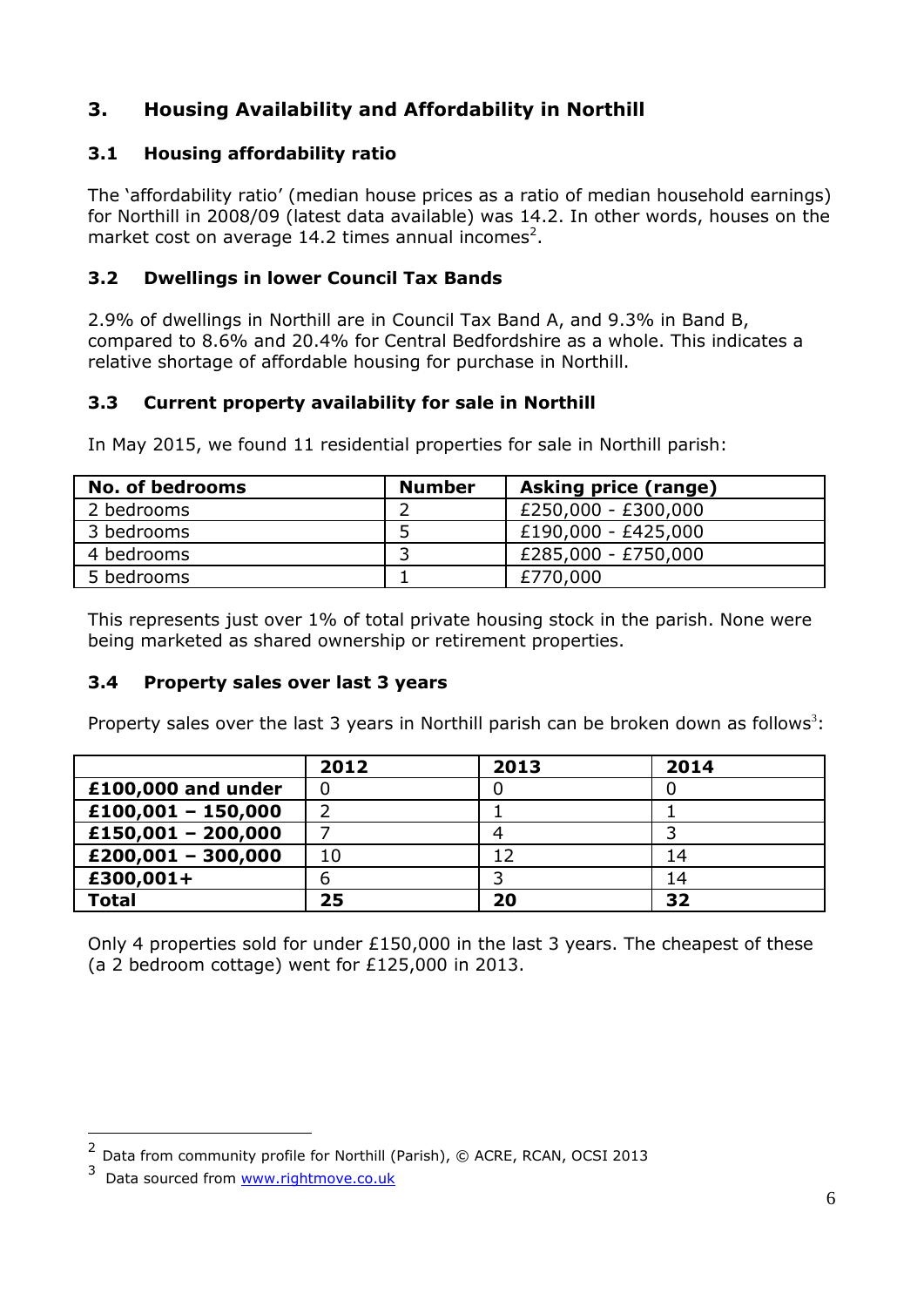# **3.5 Current property availability for rent in Northill**

In May 2015, we found 2 residential properties currently or recently available for rent in the parish of Northill: both 3 bedroom houses for £850 and  $£1,100$  per month respectively.

## **3.6 Household income required by first time buyers or renters in Northill**

The Department of Communities and Local Government (DCLG) provides a guideline that "A household can be considered able to afford to buy a home if it costs 3.5 times the gross household income for a single earner household or 2.9 times the gross household income for dual-income households."<sup>4</sup> This is reflected in the fact that the 'average income multiple' in lending to first-time buyers in March 2015 was  $3.36<sup>5</sup>$ 

According to the DCLG guidance, in order to purchase the cheapest property currently available in Northill (a 3 bedroom house at £190,000) as a first time buyer, a single earner household would need an annual gross income of over £54,000, and a dualincome household would need over £65,000. For the cheapest property available over the last 3 years (the 2 bedroom cottage at  $£125,000$ ), these figures would fall to nearly £36,000 and over £43,000 respectively. It should be noted that the median annual full-time wage in the UK stood at £26,884 in April 2013<sup>6</sup>.

According to the same guidance, "A household can be considered able to afford market house renting in cases where the rent payable was up to 25% of their gross household income." (The 'Rent Payable' figure is defined as the entire rent due, even if it is partially or entirely met by housing benefit.) To rent the cheapest property currently or recently available in Northill, a household's gross income would therefore need to be over £40,000.

# **3.7 Minimum deposit required by first time buyers in Northill**

Another major barrier to entry to the property market for first-time buyers is the high deposit needed for a competitive mortgage rate. The average loan to value for first time buyers nationally in March 2015 was  $81\%$ <sup>7</sup>, meaning that the average deposit is 19%.

Smaller deposit mortgages all but disappeared following the onset of the financial crisis. However, Phase 2 of the government's Help to Buy scheme has more recently facilitated a market in mortgages for first-time buyers at up to 95% loan to value. These mortgages are generally offered at higher rates of interest than for buyers with larger deposits.

At 95% loan to value, a first-time buyer household might be able to purchase the 2 bedroom bungalow highlighted above with a deposit of around  $£13,500$ . At the current average of 81% loan to value, a deposit of over £50,000 would be required.

1

<sup>4</sup> Strategic Housing Market Assessments: Practice Guidance Version 2 (DCLG 2007)

<sup>5</sup> Council of Mortgage Lenders

<sup>6</sup> HMRC, December 2013

<sup>&</sup>lt;sup>7</sup> Council of Mortgage Lenders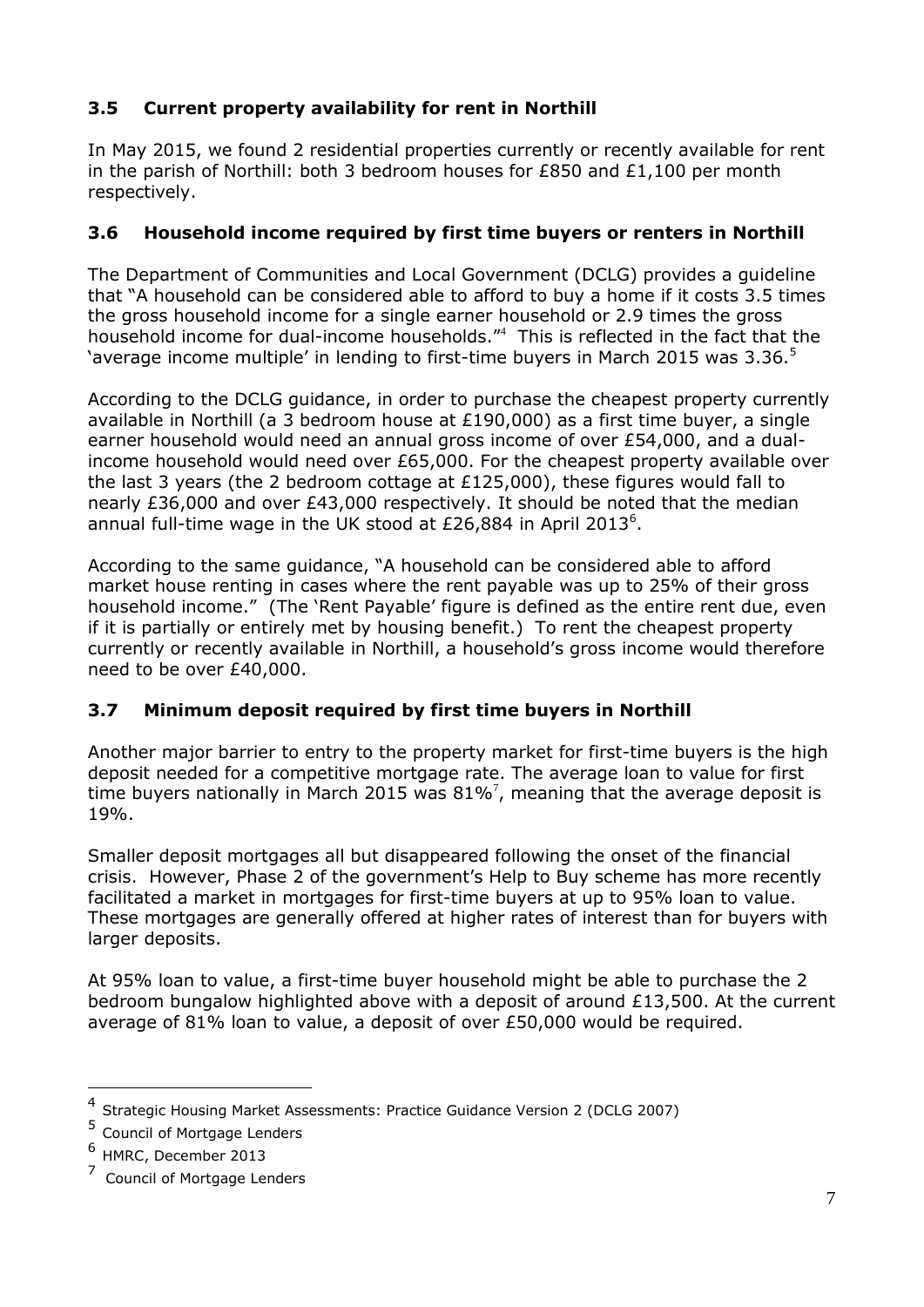# **4. Survey process and response**

To study the need for affordable housing in Northill, a survey form (Appendix A) was mailed to all households on the Council Tax register, together with a FREEPOST envelope to enable residents to return their completed survey to BRCC. The survey form also gave contact details to request additional forms in the event of there being more than one case of housing need in the household.

The survey form was in two parts. Section 1 was for completion by all respondents and aimed to gain their views on overall housing needs in Northill (see chapter 5). Section 2 was for completion by or on behalf of any household member currently looking for different accommodation, or who would be looking within the next 3 years. The findings from this section are analysed in chapters 6 and 7.

We received 331 responses from around 975 distributed, a return rate of around 34%. This is a very good response rate for a housing needs survey (typical return rate is 20-25%), particularly for a larger parish (where lower response rates are common).

# **5. Views on housing needs in Northill**

79% of respondents thought that there was a need for one or more types of new affordable housing in the parish (Q1). The % of respondents in favour of each specific type of housing was as follows:

| <b>Housing type</b>           | % of respondents |
|-------------------------------|------------------|
| <b>Flats</b>                  |                  |
| Smaller houses (1-2 bedrooms) | 58               |
| Larger houses (3+ bedrooms)   | 26               |
| <b>Bungalows</b>              | 53               |

There was a clear preference for smaller houses and bungalows.

The % of respondents in favour of each type of tenure (Q2) was as follows:

| <b>Housing type</b>                               | % of respondents |
|---------------------------------------------------|------------------|
| Purchase on the open market                       | 54               |
| Shared ownership (part owned, part rent)          | 53               |
| Private rent / buy to let                         |                  |
| Affordable rent, with local people given priority | 61               |

There was an unusually high proportion of people in favour of affordable rent, with local people given priority. There was little support for more private renting.

The provision of a small development of affordable housing (up to 10 units) based on identified local need (Q3) was supported by 78% of respondents, with only 22% not supporting the idea.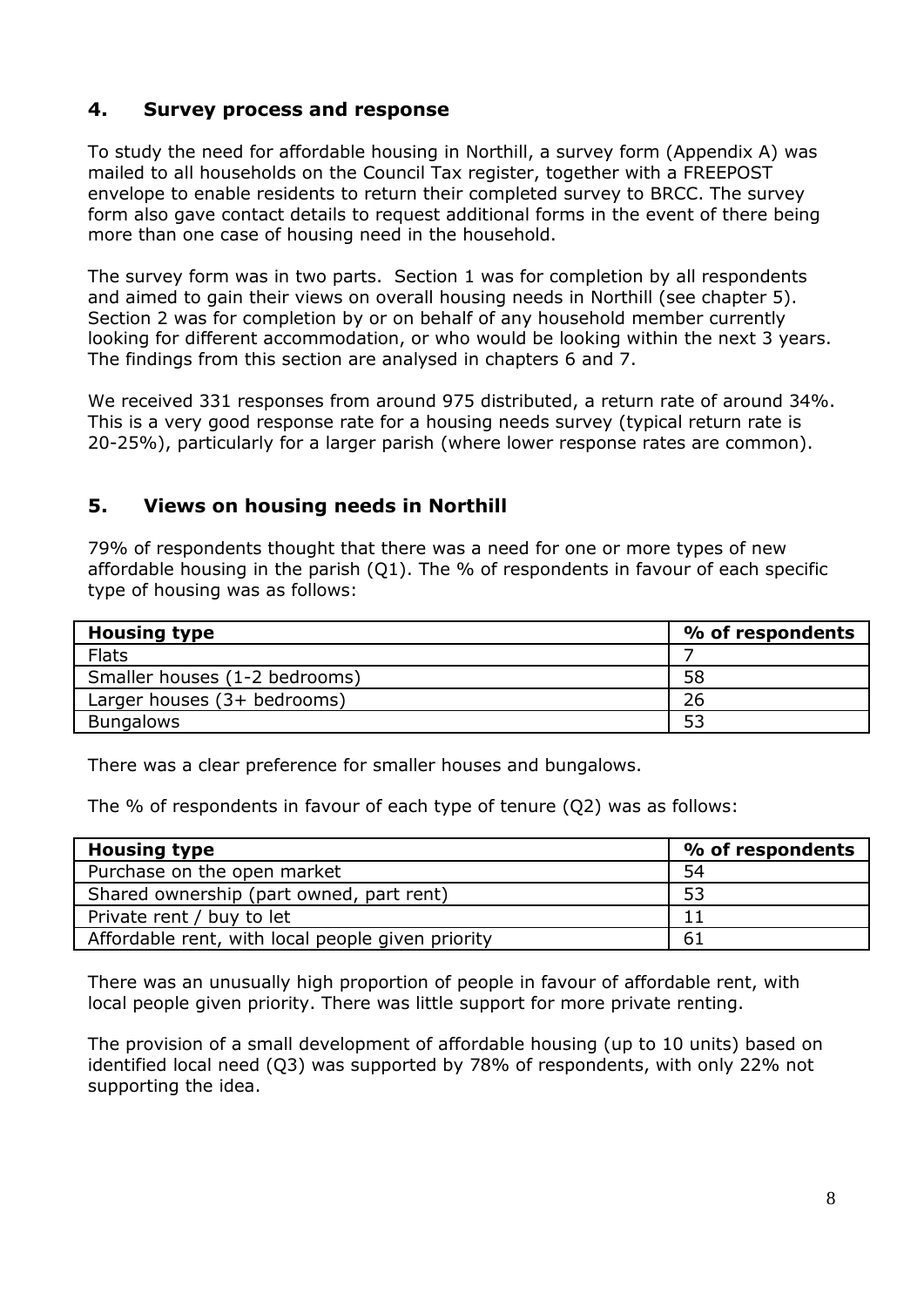# **6. Analysis of housing needs – affordable rent and shared ownership**

83 respondents indicated that they would be looking for new housing in the parish of Northill over the next 20 years. These respondents are therefore regarded in principle as being in some form of housing need.

Out of these, 48 respondents were existing owner occupiers who were only looking to buy on the open market. These respondents will be considered in Chapter 7.

The other 35 respondents were either considering rent or shared ownership or were not currently owner occupiers; they will be considered in this chapter.

#### **6.1 Timescale of housing need**

The timescale in which these 35 respondents would be looking for different accommodation (Q5) was as follows:

| Timescale          | <b>No. of households</b> |
|--------------------|--------------------------|
| Within 0-3 years   | 19                       |
| Within 3-5 years   |                          |
| Within 5-10 years  |                          |
| Within 10-20 years |                          |

#### **6.2 Household composition**

Respondents were asked (Q6) which of a number of basic situations best described them:

| <b>Situation</b>                                           | <b>No. of households</b> |
|------------------------------------------------------------|--------------------------|
| A young single adult/couple without dependent children     | Q                        |
| A young single adult/couple planning to start a family     |                          |
| An older single adult/couple without dependent children    | 14                       |
| A family with dependent child (ren) or other dependent (s) |                          |
| Other                                                      |                          |

## **6.3 Nature of local connection**

Local needs affordable housing would usually be made available in the first instance to people with a strong local connection. All 35 respondents identified a strong local connection (Q7) as follows (respondents could tick more than one):

| <b>Nature of local connection</b>                                           | <b>No. of households</b> |
|-----------------------------------------------------------------------------|--------------------------|
| Currently living in Northill                                                | 32                       |
| Previously lived in Northill and wish to return                             |                          |
| An immediate family member (parent, child, or sibling)<br>lives in Northill |                          |
| Permanently employed in the parish                                          | 4                        |
| Other                                                                       |                          |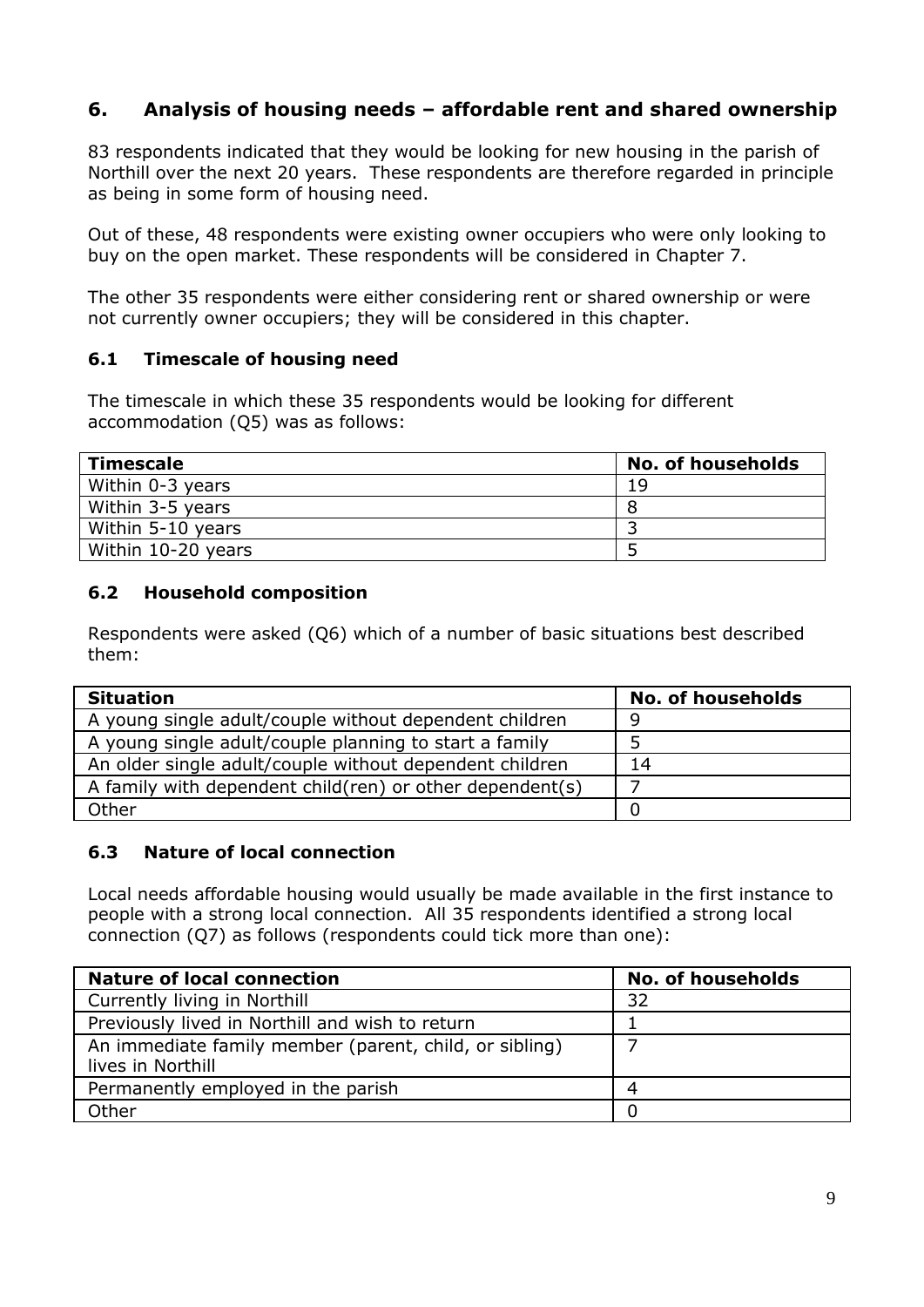## **6.4 Current housing circumstances of households in need**

The current housing circumstances of the 35 respondents (Q8) broke down as follows:

| <b>Housing tenure</b>               | <b>No. of households</b> |
|-------------------------------------|--------------------------|
| Living with parent(s) in their home | 14                       |
| Renting from a Housing Association  |                          |
| Renting privately                   | Q                        |
| Owner occupier                      |                          |
| Housing provided with job           |                          |
| Other                               |                          |

Owner occupiers would not normally be eligible for affordable rented or shared ownership housing through a rural exception site, however they have been included as they were seeking retirement properties and might have medical or disability grounds.

## **6.5 Size, type and tenure of housing sought**

The housing type, size and tenure sought by the households in need (Q9) broke down as follows (respondents could tick more than one):

| <b>Housing tenure</b>           | <b>No. of households</b> |
|---------------------------------|--------------------------|
| Rent                            | 23                       |
| Buy on the open market          | 15                       |
| Buy on a shared ownership basis | 17                       |
| <b>Type of property</b>         |                          |
| Flat                            |                          |
| House                           | 22                       |
| Bungalow / retirement property  | 14                       |
| <b>Size of property</b>         |                          |
| One bedroom                     |                          |
| Two bedrooms                    | 27                       |
| Three bedrooms                  | 10                       |
| More than three bedrooms        | 3                        |

15 respondents wanted to buy on the open market, although 10 of these were also interested in rent and shared ownership, and the other 5 would not currently be able to afford to buy in Northill based on the financial data provided. Most of the demand was for 2 bedroom houses or retirement properties.

# **6.6 Location(s) sought**

The location(s) sought by the 35 respondents broke down as follows:

| Northill               | 26 | <b>Ickwell</b>  | 18 |
|------------------------|----|-----------------|----|
| <b>Upper Caldecote</b> | 19 | Lower Caldecote |    |
| <b>Budna</b>           |    | Hatch           |    |
| Thorncote Green        |    |                 |    |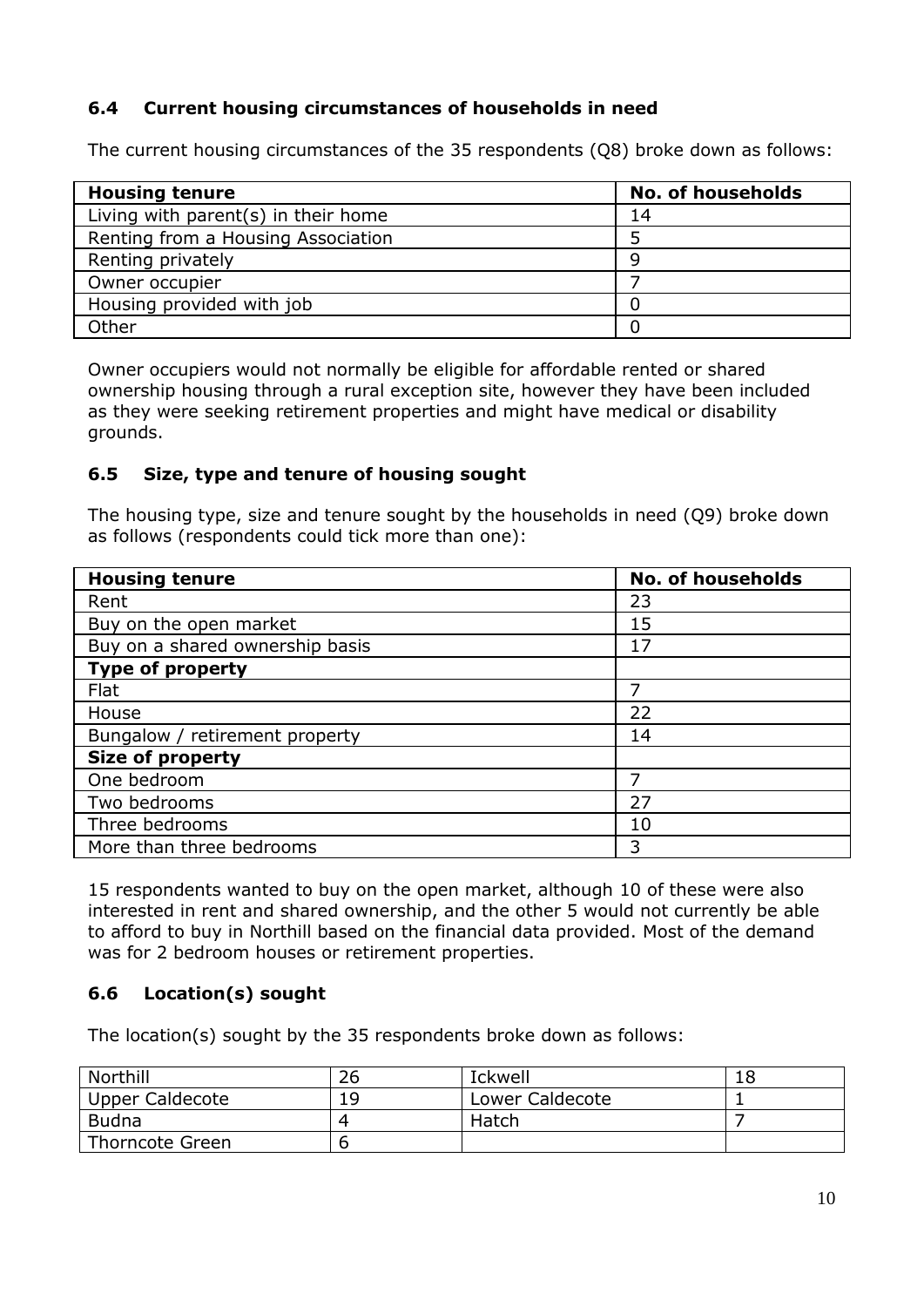## **6.7 Reason for housing need**

The reasons for housing need identified by the 35 respondents (Q11) can be summarised as follows (respondents were able to identify more than one):

| <b>Need</b>                                  | <b>No. of households</b> |
|----------------------------------------------|--------------------------|
| Present home too small                       |                          |
| Present home too large                       | 6                        |
| Want to move out of the family home          | 15                       |
| Want to get on housing ladder                |                          |
| Medical reasons / disability                 |                          |
| At risk of losing current home               |                          |
| Need to be closer to family or carer support |                          |
| Financial reasons                            | 6                        |

The need was mainly divided between younger households wanting to move out of the family home and/or get on the housing ladder; existing or prospective families seeking more living space; and older owner occupiers wanting to downsize, and/or having financial reasons for moving.

#### **6.8 Gross income of households in need**

We saw in Chapter 3 that, in order to purchase the cheapest property available in Northill (a 3 bedroom house at £190,000) as a first time buyer, a single earner household would need an annual gross income of over £54,000, and a dual-income household would need over £65,000. To rent the only property currently available (3 bedroom house) would require an annual gross income of over £40,000.

The current gross annual income of anyone responsible for paying the rent/mortgage for the 35 households under analysis breaks down as follows:

| <b>Current gross income</b> | <b>No. of households</b> |
|-----------------------------|--------------------------|
| Less than $£30,000 / yr$    | 24                       |
| £30,000 to £40,000 / yr     |                          |
| £40,000 to £50,000 / yr     |                          |
| More than $£50,000 / yr$    |                          |
| No response                 |                          |

Based on the data provided, at least 30 households could not currently afford to purchase on the open market in Northill.

#### **6.9 Savings or equity of households in need**

As we saw in Chapter 3, the average deposit required for a first-time buyer to purchase the cheapest property currently available in Northill is over £50,000. The minimum (under a 95% Loan to Value deal) would be around £13,500.

The savings or other equity that these 35 households could use to contribute towards a mortgage breaks down as follows:

| Savings/equity | No.<br>of households |
|----------------|----------------------|
|                |                      |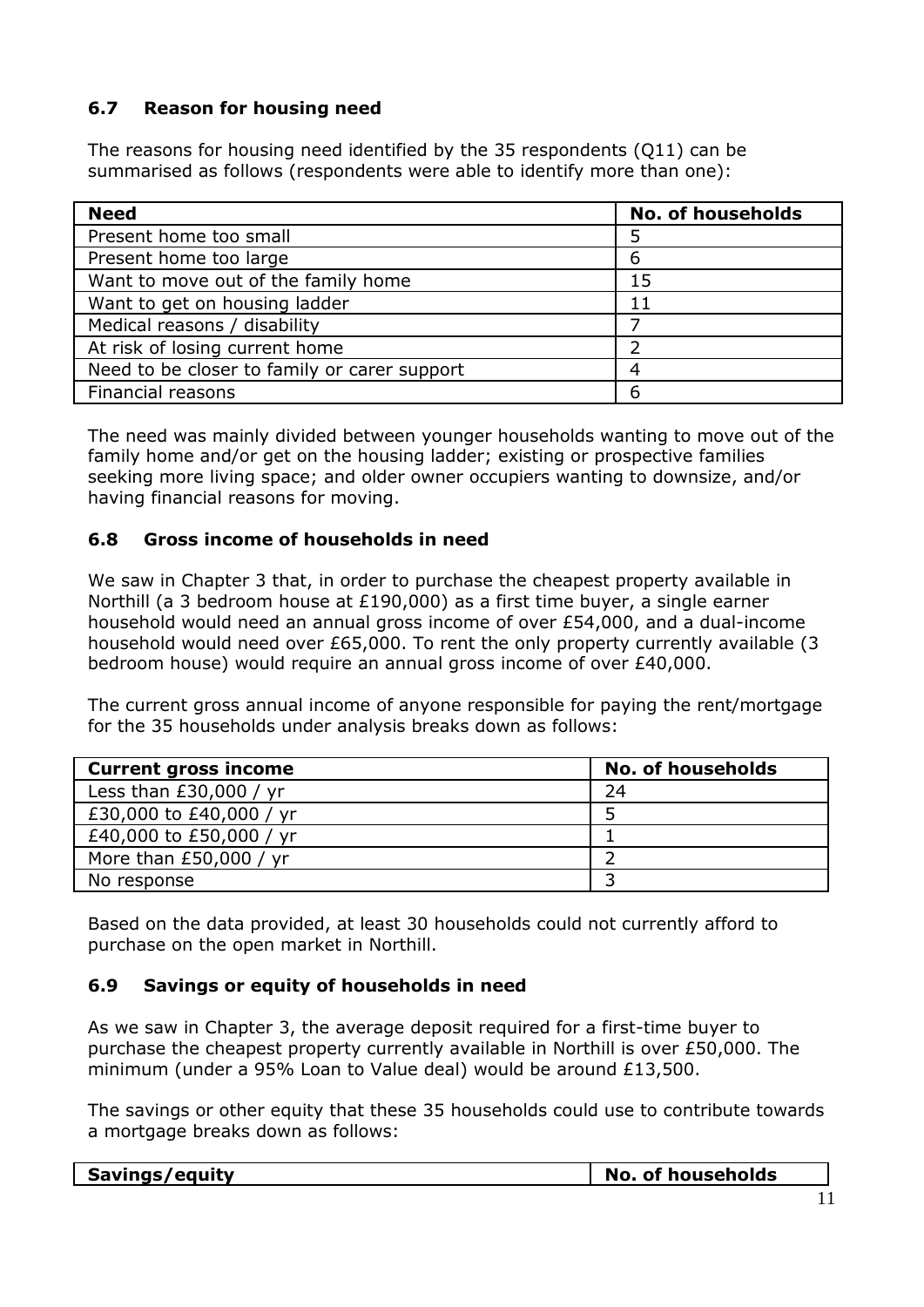| Below £20,000       | 26 |
|---------------------|----|
| $£20,000 - £50,000$ |    |
| Above £50,000       |    |
| No response         |    |

At least 26 respondents would not have enough savings or equity currently to buy a property on the open market as a first time buyer, except at high Loan to Value. 5 of the other households did not currently have high enough income.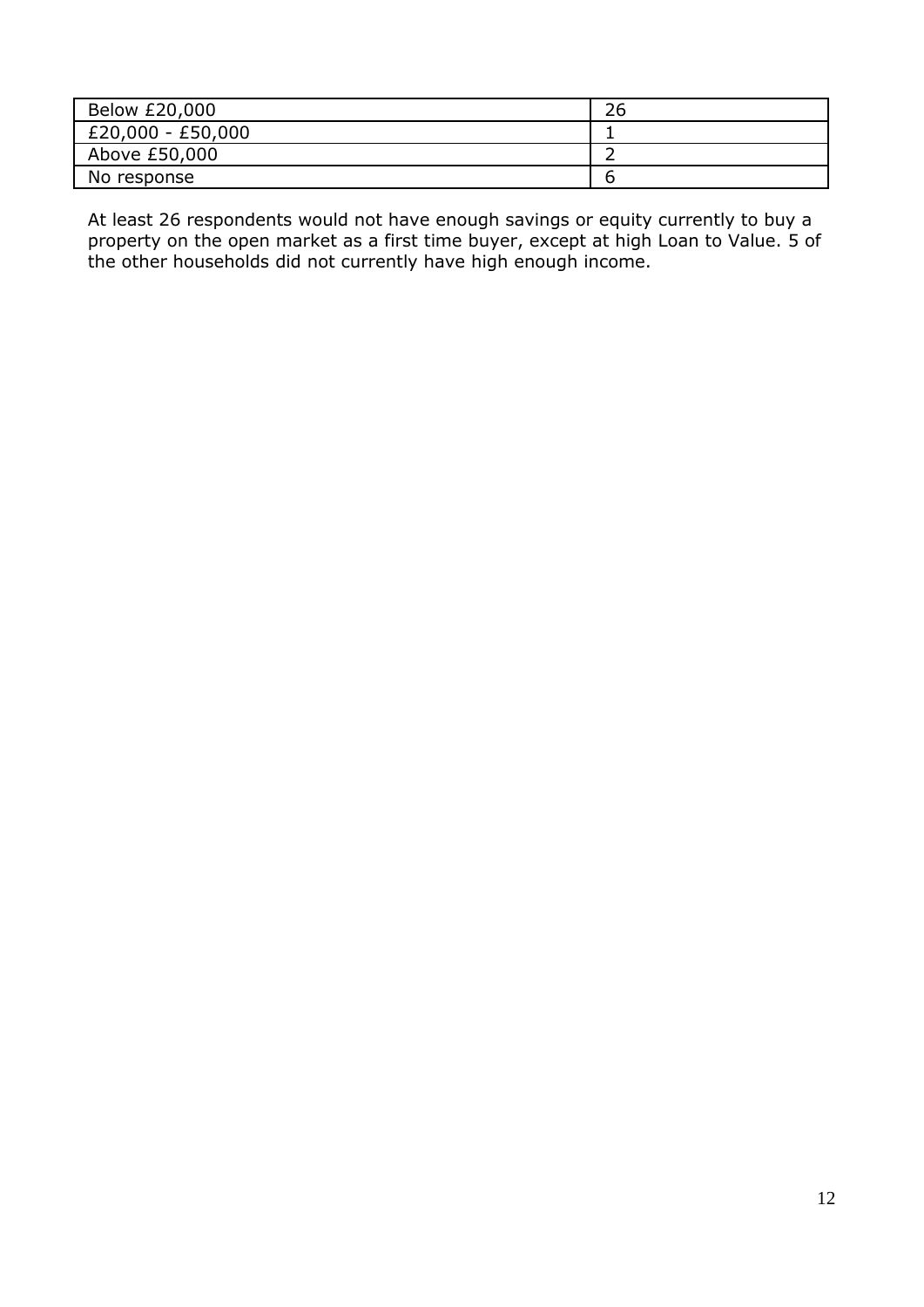# **7. Analysis of need – market housing**

## **7.1 Timescale of housing need**

Chapter 7 will consider the 48 owner occupier households (mentioned in chapter 6) looking to purchase housing on the open market in Northill over the next 20 years.

The timescale in which these 48 respondents indicated that they would be looking for different accommodation (Q6) was as follows:

| <b>Timescale</b>   | <b>Number</b> |
|--------------------|---------------|
| Within 0-3 years   | 14            |
| Within 3-5 years   |               |
| Within 5-10 years  |               |
| Within 10-20 years |               |

#### **7.2 Household composition**

Respondents were asked (Q6) which of a number of situations best described them:

| <b>Situation</b>                                         | <b>No. of households</b> |
|----------------------------------------------------------|--------------------------|
| A young single adult/couple without dependent children   |                          |
| A young single adult/couple planning to start a family   |                          |
| An older single adult/couple without dependent children  | 22                       |
| A family with dependent child(ren) or other dependent(s) | 11                       |
| Other                                                    |                          |
| Not specified                                            |                          |

## **7.3 Sizes and types of house required**

The preferred future housing type of the 48 respondents (Q10) breaks down as follows (respondents could tick more than one):

| <b>Housing type</b>           | <b>Number</b> |
|-------------------------------|---------------|
| Flat                          |               |
| House                         | 24            |
| Bungalow / retirement housing | 29            |
| Not specified                 |               |

Based on these figures, there appears to be a significant demand for bungalows / retirement housing.

The preferred future house size of the 48 respondents in terms of number of bedrooms (Q11) breaks down as follows (respondents could tick more than one):

| <b>Number of bedrooms</b> | <b>Number</b> |
|---------------------------|---------------|
| 1 bedroom                 |               |
| 2 bedrooms                | 25            |
| 3 bedrooms                |               |
| More than 3 bedrooms      | 18            |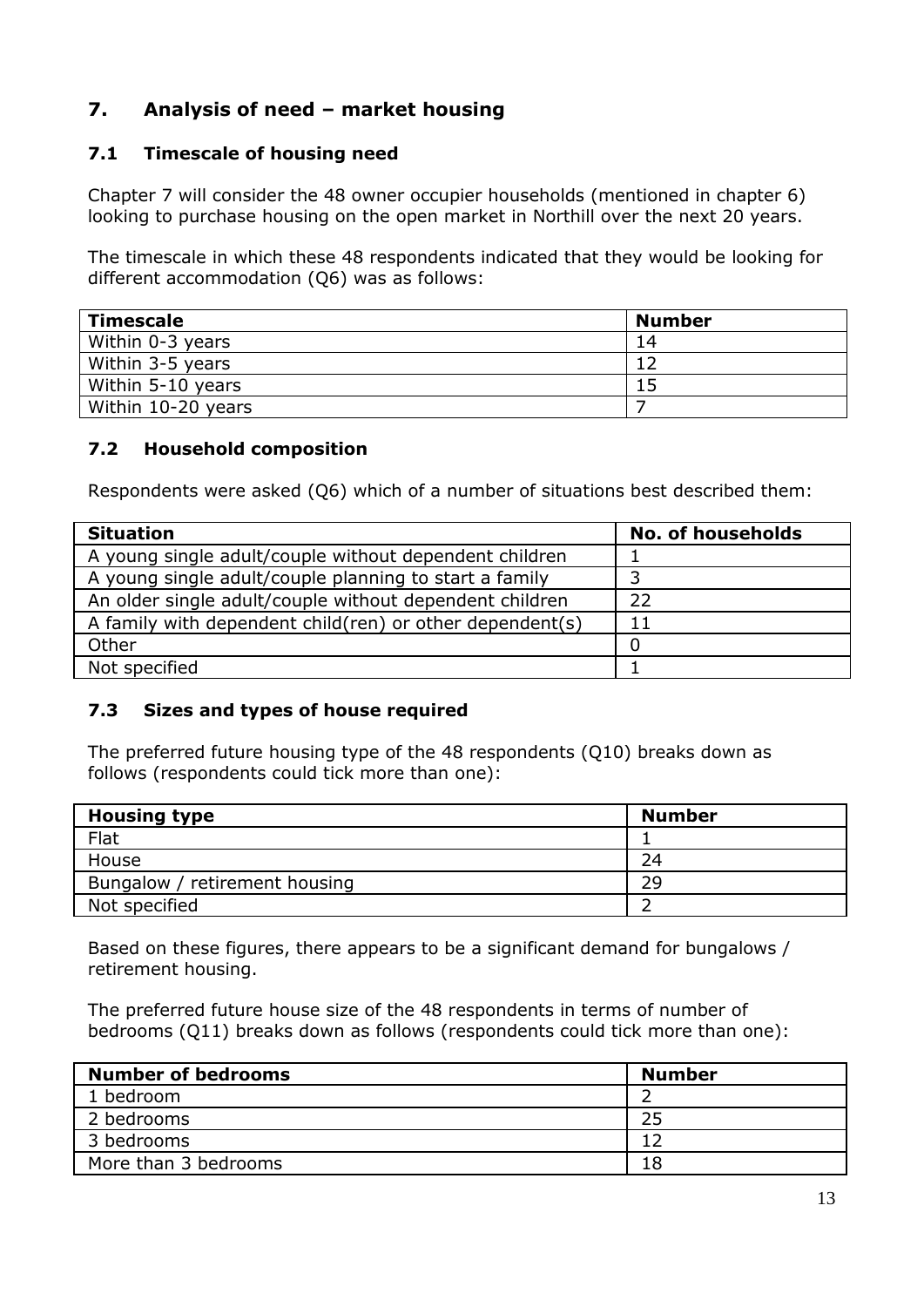# **7.4 Location(s) sought**

The location(s) sought by the 48 respondents broke down as follows:

| Northill        | 29 | <b>Ickwell</b>         | 29 |
|-----------------|----|------------------------|----|
| Upper Caldecote | 28 | <b>Lower Caldecote</b> |    |
| Budna           |    | <b>Hatch</b>           |    |
| Thorncote Green |    |                        |    |

## **7.5 Reason for housing need**

The needs identified by the 48 respondents (Q13) can be summarised as follows (respondents were able to identify more than one need):

| <b>Need</b>                          | <b>Number</b> |
|--------------------------------------|---------------|
| Present home too small               |               |
| Present home too large               | 23            |
| Want to move out of the family home  |               |
| Medical reasons / disability         |               |
| At risk of losing current home       |               |
| Be closer to family or carer support |               |
| Financial reasons                    |               |
| Other (retirement)                   |               |

There is a particular demand for smaller homes, more suited to older people.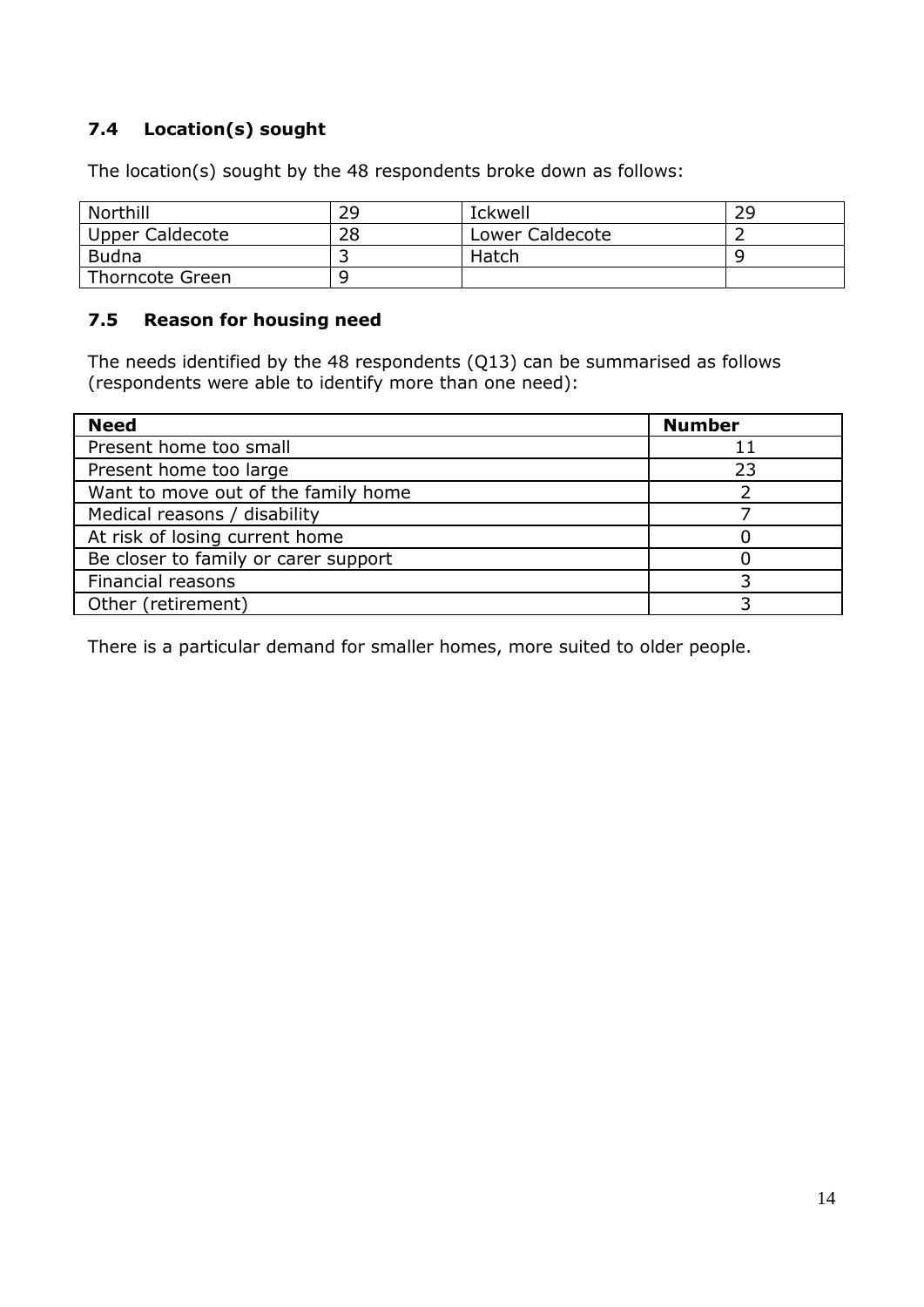# **8. Conclusions and recommendations**

## **8.1 Affordable housing**

Analysis of the data considered in Chapter 6 has identified a need for affordable housing within Northill from households resident in (or with strong links to) the parish, that is unlikely to be met by normal market provision. This need generally comes from young adults/couples who want to move out of the family home and/or get on the housing ladder; older people wanting housing more suitable for their changing needs; and families.

Affordable rented and shared ownership housing for local people in Northill could be provided by including a rural exception site policy within the Neighbourhood Plan, which would provide affordable housing for which households with a local connection would take priority.

Based on data supplied by respondents, up to 35 households with a local connection would be suitable for housing within a rural exception site development, whether for rent or shared ownership. However, it must be recognised that this is a snapshot of current, self-assessed need: some respondents may withdraw, move, or be housed by other means during the planning and development of any future scheme. 8 respondents were not planning to look for new housing for over 5 years, by which time new housing would probably be allocated.

In order to have reasonable confidence that any new housing provided through a rural exception site will be taken up by people with a local connection to Northill, our recommendation is to meet just over 50% of the need identified over the next 5 years, which would be **14 units**.

Our assessment from the data is that the 14 units could be broken down as follows:

 x 1-2 bed bungalow (rent) x 2 bed bungalow (shared ownership) x 1-2 bed house (2 rent, 2 shared ownership) x 2 bed house (3 rent, 1 shared ownership) x 3 bed house (1 rent, 1 shared ownership)

In making this assessment we consider a number of factors including household size and circumstances; the type and tenure being sought by respondents; and their financial means. This breakdown is explained further below:

## **2 x 1-2 bed bungalow (rent)**

6 respondents were older adults/couples wanting properties more suitable for their advancing age and seeking to rent. 3 of these would not be in need for over 5 years. An alternative to bungalows (which are expensive to build) would be houses built to Lifetime Homes criteria.

## **2 x 2 bed bungalow (shared ownership)**

5 respondents were older adults/couples interested in 2 bed bungalows for shared ownership. 2 of these would not be in need for over 5 years.